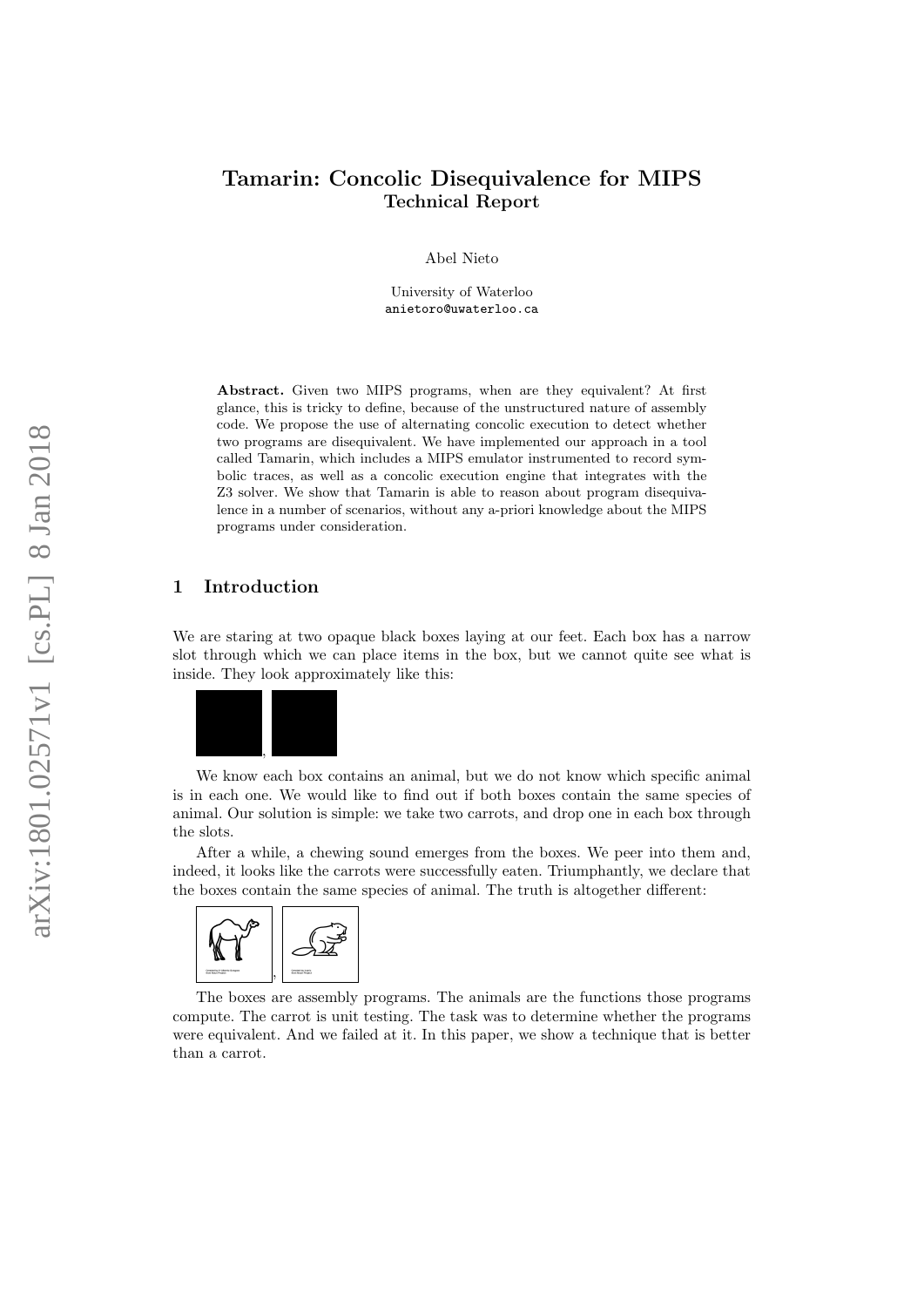## <span id="page-1-2"></span>2 Program Equivalence for MIPS

Let us set up the problem a bit more formally. Consider the set  $P$  of MIPS-assembly programs that satisfy two restrictions: they take as inputs only the values of registers \$1 and \$2, and when they stop executing we define their output to be (exclusively) the value of \$3. Other side effects, such as printing values to the screen, or system calls, are disallowed.

We can now define a relation equiv  $\subseteq P \times P$  (and its complement, equivalent programs. Given  $P_1, P_2 \in P$ , we say that  $P_1$  equiv  $P_2$  (read " $P_1$  is equivalent to  $P_2$ ") if, for all inputs \$1 and \$2, one of the following holds:

– Both  $P_1$  and  $P_2$  fail during execution (for example, due to a divide-by-zero error).

–  $P_1$  and  $P_2$  stop with the same output in \$3.

For example, the two programs in Figure [1](#page-1-0) are equivalent.

```
# P_1
add $3 , $1 , $2
                                      # P_2
                                      add $4, $1, $1
                                      lis $5
                                      42
                                      sw $4 , 0 , $5
                                      add $3, $1, $2
```
<span id="page-1-0"></span>Fig. 1.  $P_1$  equiv  $P_2$ 

Notice that  $P_1$  equiv  $P_2$  even though  $P_2$  modifies the contents of the memory and an additional register (\$4), because:

- Both  $P_1$  and  $P_2$  terminate without errors.
- The value of \$3 will be the same when they do so.

Unfortunately, even though equiv captures an already-simplified notion of equiva-lence<sup>[1](#page-1-1)</sup>, a decision procedure for it does not exist, due to Rice's theorem.

To get decidability back, we define a new class of relations equiv<sub>S</sub>  $\subseteq$  P  $\times$  P (whose complement is equiv $\overline{\varsigma}$ ). We say that  $P_1$  equiv<sub>S</sub>  $P_2$  (read " $P_1$  is S-equivalent to  $P_2$ ") if, for all inputs, one of the following holds:

- Either  $P_1$  or  $P_2$  does not stop within S steps (we can think of each CPU cycle as one step).
- Both  $P_1$  and  $P_2$  fail.
- Both  $P_1$  and  $P_2$  stop with the same output.

The equiv<sub>S</sub> relation captures the notion that we cannot tell  $P_1$  and  $P_2$  apart by running them for at most S steps. Figure [2](#page-2-0) shows an example of two programs that are S-equivalent for  $S = 10$ , but not equivalent. This is the case because  $P_2$  loops while the counter is less than 42, so with 10 steps in our "budget" we will have to stop  $P_2$ before the loop is over and we can observe the different result.

<span id="page-1-1"></span> $\frac{1}{1}$  For example, equiv has a very narrow notion of output that excludes side effects.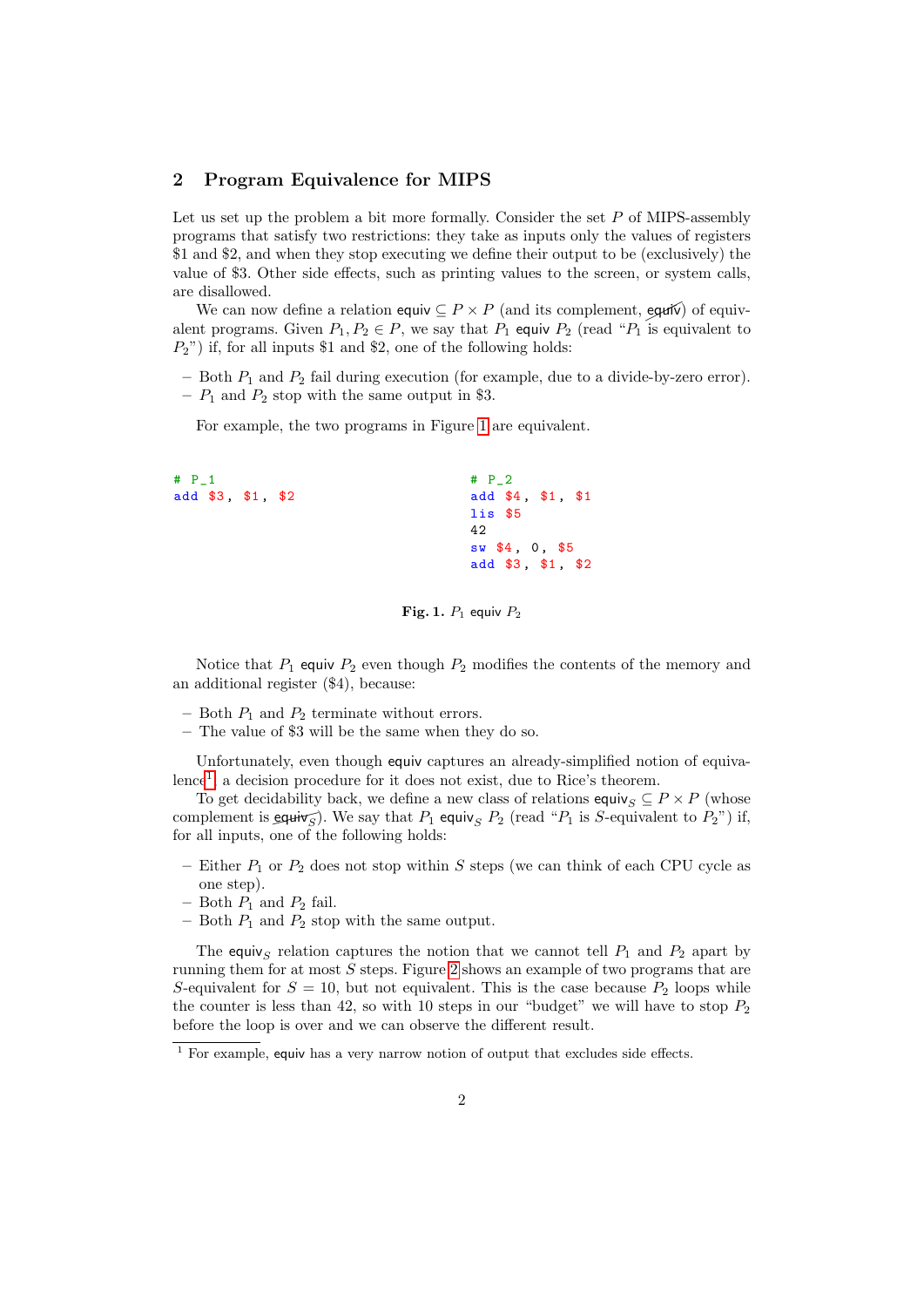$#$   $P_1$ add \$3 , \$1 , \$2

.

 $#$   $P_2$ add \$4, \$0, 1 # counter add \$5, \$0, 42 # upper bound loop : slt \$6, \$4, \$5 beg \$6, \$0, end add \$4, \$4, 1 beq \$0, \$0, loop end : add \$3, \$1, \$1

<span id="page-2-0"></span>Fig. 2.  $P_1$  equiv<sub>10</sub>  $P_2$ , but  $P_1$  equiv  $P_2$ 

Given a fixed S, the equivs relation is decidable because there is a finite number of inputs to try, and for each input we only need to run the programs a finite number of steps.

We already saw that equivalence not always implies S-equivalence. However, the converse always holds. The following lemma shows that  $\epsilon q$ uiv<sub>S</sub> over-approximates  $\epsilon q$ uiv.

<span id="page-2-1"></span>Lemma 1.  $\forall S, P_1, P_2, P_1$  equiv  $P_2 \implies P_1$  equiv<sub>S</sub>  $P_2$ .

*Proof.* Let  $P_1$  equiv  $P_2$ . Consider two arbitrary inputs x and y. Then we have one of two cases:

- Either  $P_1$  or  $P_2$  (or both) do not stop within S steps when run on x and y. This is the first case in the definition of equiv $<sub>S</sub>$ .</sub>
- Both  $P_1$  and  $P_2$  stop within S steps. Then because they are equivalent, we know that they either fail with an error, or both stop with the same output. These are the second and third cases in the definition of equiv $<sub>S</sub>$ .</sub>

Therefore, we must have  $P_1$  equiv<sub>s</sub>  $P_2$ .

<span id="page-2-2"></span>Corollary 1.  $P_1$  equiv $\sqrt{S} P_2 \implies P_1$  equiv  $P_2$ .

Proof. This is just the contrapositive of Lemma [1.](#page-2-1)

Corollary [1](#page-2-2) can be used to argue the soundness (with respect to  $\epsilon$ <sub>qu</sub>iv) of any decision procedure that under-approximates  $\epsilon q \mu \nu s$ . In the next section we will show one such under-approximation based on concolic execution.

### <span id="page-2-3"></span>3 Concolic Disequivalence

We know from Corollary [1](#page-2-2) that any relation that under-approximates  $\epsilon q \overrightarrow{u}$  is sound. Figure [3](#page-2-3) shows why we want an under-approximation: efficiency.  $\epsilon q$ uiv captures the class of programs that are disequivalent, but is undecidable.  $\epsilon q \mu \dot{\gamma}$  is decidable, but likely cannot be computed efficiently. Therefore, we look for a subset of equiv $\sqrt{\epsilon}$  (an under-approximation) that can be efficiently computed.

To fill the missing relation in Figure [3](#page-2-3) we propose concolic disequivalence. Abstractly, concolic disequivalence is a function compare( $P_1, P_2, S$ ) that takes as inputs two MIPS programs and returns one of two answers: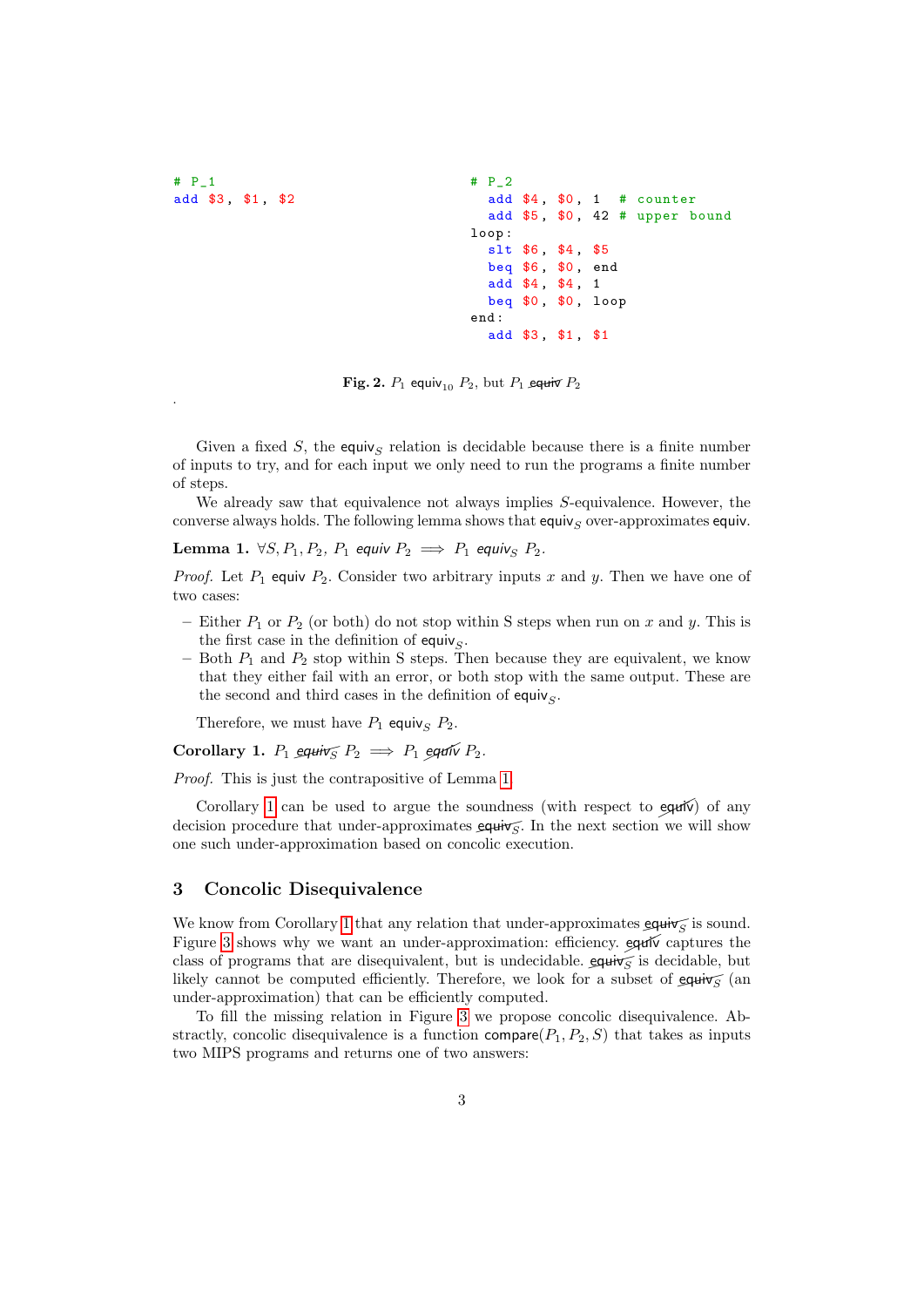

<span id="page-3-0"></span>Fig. 3. Hierarchy of disequivalence relations

- "disequivalent", in which case  $P_1$  equiv  $\sqrt{P_2}$ .
- "possibly equivalent", meaning that  $P_1$  and  $P_2$  might or might not be S-equivalent.

Figure [3](#page-3-0) shows pseudocode for compare. The algorithm alternately executes  $P_1$  and  $P_2$ . At every step, one of the programs is labelled as the "driver" and the other one as the "verifier". The driver program is then concolically executed, yielding a set of inputs that exercise a new program path (of the driver). The inputs can then be fed to the verifier, and the results of both driver and verifier compared. If the results are different, then we know  $P_1$  and  $P_2$  are disequivalent. Otherwise, the driver becomes the verifier, and vice-versa. Eventually, we will traverse all explorable paths, at which point  $P_1$  and  $P_2$  can be declared possibly equivalent.

We now give an example of how compare operates. Consider the sample programs below:

```
# P_1
  bne $1 , 42 , end
  add $3 , $3 , $0
end :
  add $3 , $1 , $2
                                        # P_2
                                          add $3, $1, $2
                                          bne $2 , 100 , end
                                          add $3 , $3 , $2
                                        end :
```
Figure [5](#page-5-0) summarizes the state of the algorithm as it compares  $P_1$  and  $P_2$ . First, notice how the driver and verifier roles flip between  $P_1$  and  $P_2$  in consecutive runs. Every row indicates the input values, as well as the outputs  $R_D$  and  $R_V$  of the driver and verifier, respectively. At every run, we also record the path taken by the driver. Path conditions are negated to make sure we explore new paths in every iteration. In the fourth iteration, we can see that compare finds that the input pair  $$1 = 1, $2 = 100$ leads to different outputs in the driver and verifier. At this point,  $P_1$  and  $P_2$  are declared as disequivalent.

Notice that in order to uncover the different, it is necessary to concolically explore the paths in both  $P_1$  and  $P_2$ , and not only of  $P_1$ . In Figure [5,](#page-5-0) runs 1 and 3 explore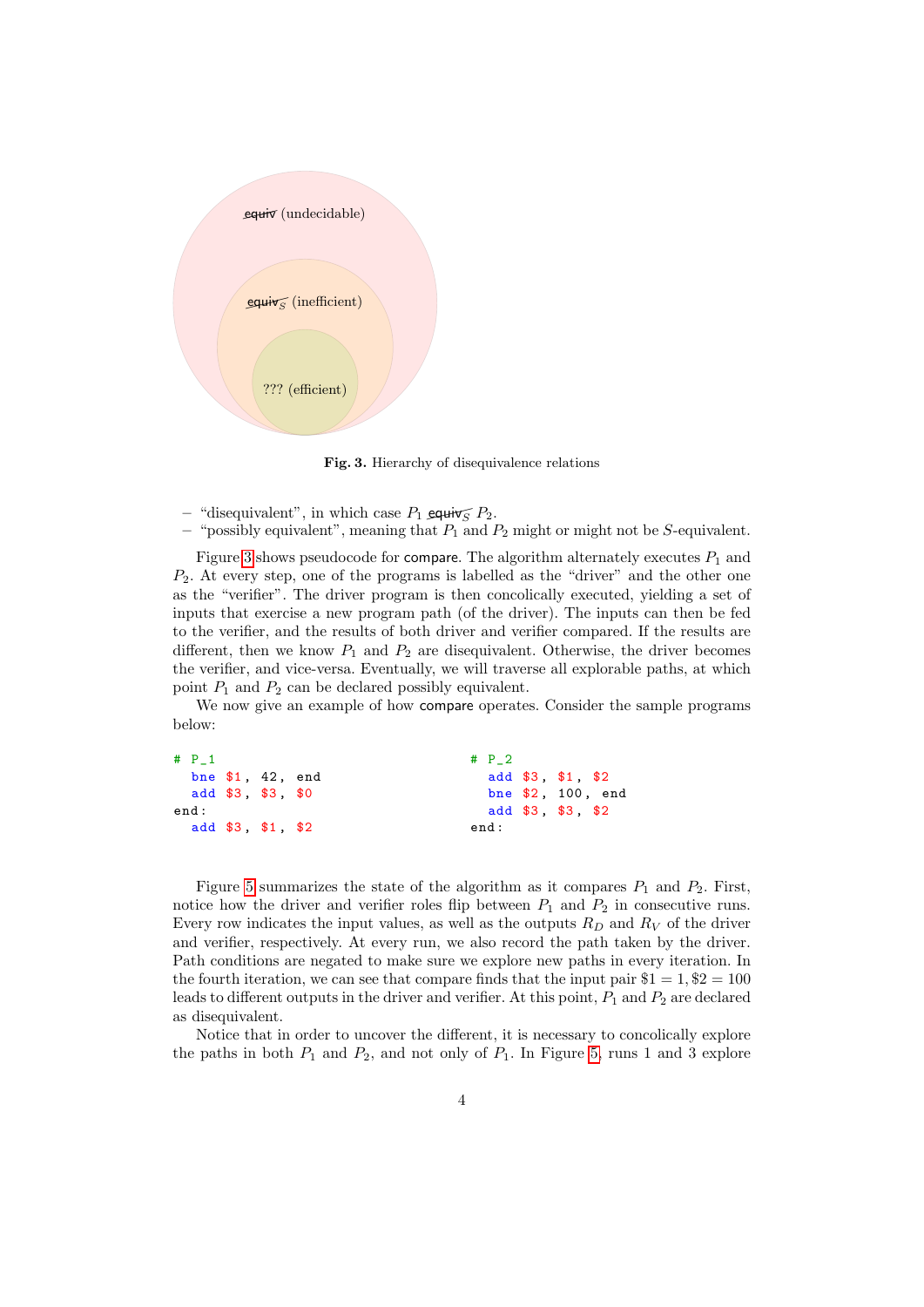```
function COMPARE(P_1, P_2, S)b \leftarrow truewhile either P_1 or P_2 has unexplored paths do
       if b then \triangleright Select driver and verifier
           D \leftarrow P_1V \leftarrow P_2else
           D \leftarrow P_2V \leftarrow P_1end if
       if D has unexplored paths then
           I \leftarrow new inputs that exercise an unexplored path
           R_1 \leftarrow \text{run}(P_1, I, S)R_2 \leftarrow \text{run}(P_2, I, S)if both P_1 and P_2 stopped then
              if both P_1 and P_2 stopped with an error then
                                                                                    \triangleright do nothing
              else if either P_1 or P_2 stopped with an error then
                  return "disequivalent"
              else
                  if R_1 \neq R_2 then
                      return "disequivalent"
                  end if
              end if
           end if
           mark the path discovered by I as explored
           b \leftarrow \neg bend if
   end while
   return "possibly equivalent"
end function
```
Fig. 4. Concolic disequivalence algorithm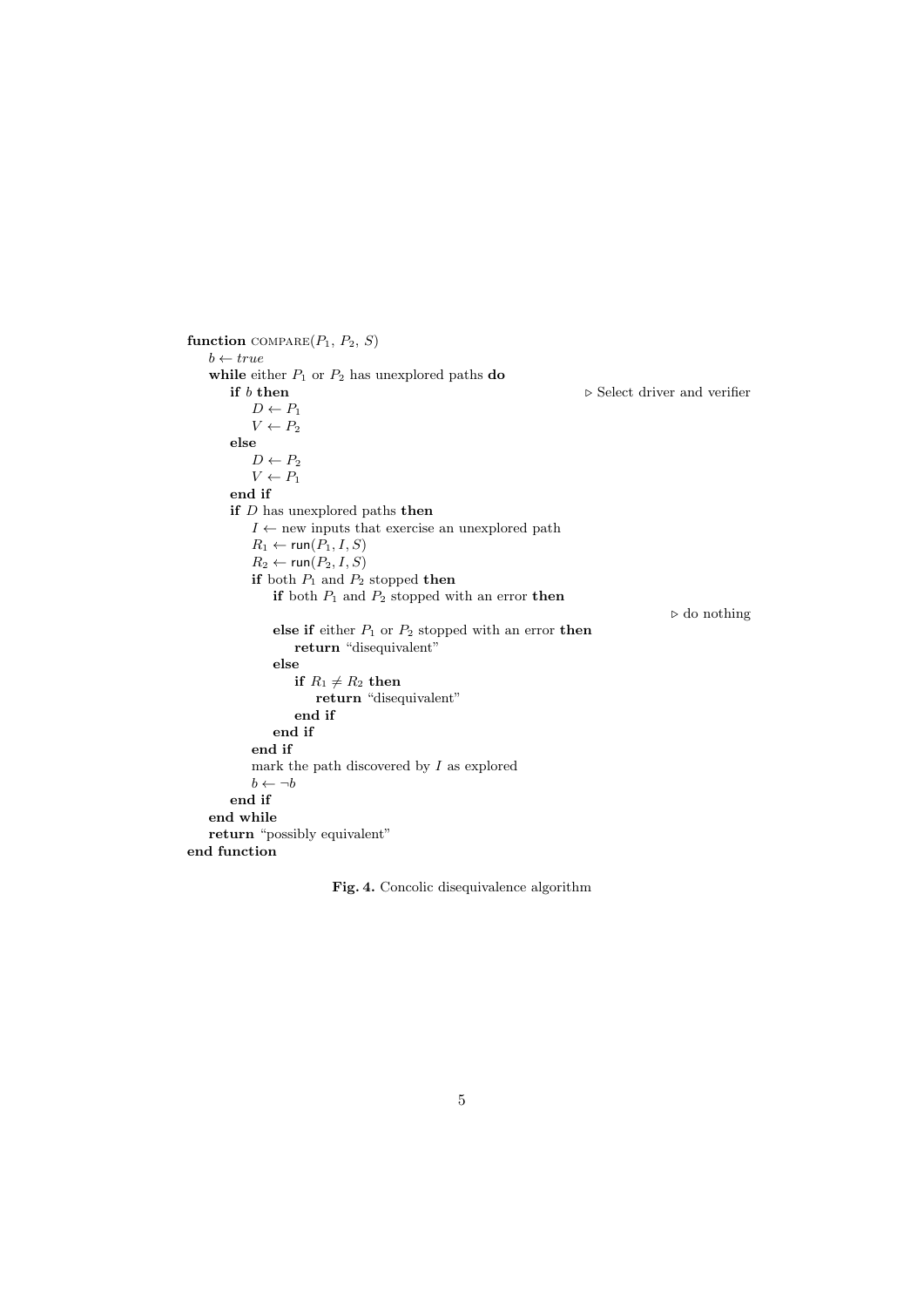both branches of the conditional jump in  $P_1$ , but they exercise the same path in  $P_2$ . Only after we also execute  $P_2$  do we find a counterexample to equivalence.

|  | $Run Direct Verifier \$1 \$2  Path$ |  |                                                              | $ R_D R_V$ |   |
|--|-------------------------------------|--|--------------------------------------------------------------|------------|---|
|  |                                     |  | $\$1 \neq 42$                                                |            |   |
|  |                                     |  | $\begin{vmatrix} $2 \neq 100 \ 31 = 42 \end{vmatrix}$<br>$2$ |            | റ |
|  |                                     |  |                                                              |            |   |
|  |                                     |  | $100 \$2=100 201 2$                                          |            |   |

<span id="page-5-0"></span>Fig. 5. A sample execution of compare

## 4 Tamarin

Tamarin[2](#page-5-1) is a Scala implementation of the compare algorithm from Section [3.](#page-2-3) We first give an overview of the major modules in Tamarin, shown in Figure [6,](#page-6-0) and then describe them in more detail in subsequent sections:

- Concolic is the entry point to Tamarin. It implements the top-level loop that visits unexplored paths, alternating between the two programs being compared. Concolic uses the other modules as helpers (in Figure [6,](#page-6-0) requests made by a module appear as solid lines, and responses to prior requests are shown with dashed lines).
- CPU is a MIPS emulator that is instrumented to record symbolic traces containing path conditions, which can later be negated to explore new paths.
- Trace consumes raw traces coming from CPU and transforms them in multiple ways so that they can be handed over to the Z3 solver.
- Query translates (modified) CPU traces into equivalent logical formulae. The formulae are then solved by the Z3 solver, producing new inputs that, if fed to the program under test, will lead to traversing unexplored paths.
- Z3 is an SMT solver developed at Microsoft [\[De Moura and Bjørner, 2008\]](#page-15-0). We use it as black box for solving queries, over the theories of bitvectors and arrays, that result from program traces.

#### 4.1 Trace Collection

The CPU module is in charge of running MIPS programs and collecting symbolic traces from executions. It is based on the MIPS emulator written by Ondřej Lhoták for CS241E at the University of Waterloo [\[Lhotak, \]](#page-15-1).

The interface to the module consists of a single function:

def run (prog: Seq [Word], r1: Word, r2: Word, fuel: Long): RunRes

<span id="page-5-1"></span><sup>&</sup>lt;sup>2</sup> Tamarins are small-sized monkeys from Central and South America. They are related to marmosets, which are also New World monkeys, and less-importantly give name to the black-box submission and testing server in use at the University of Waterloo as of Fall 2017 [\[Spacco et al., 2006\]](#page-16-0).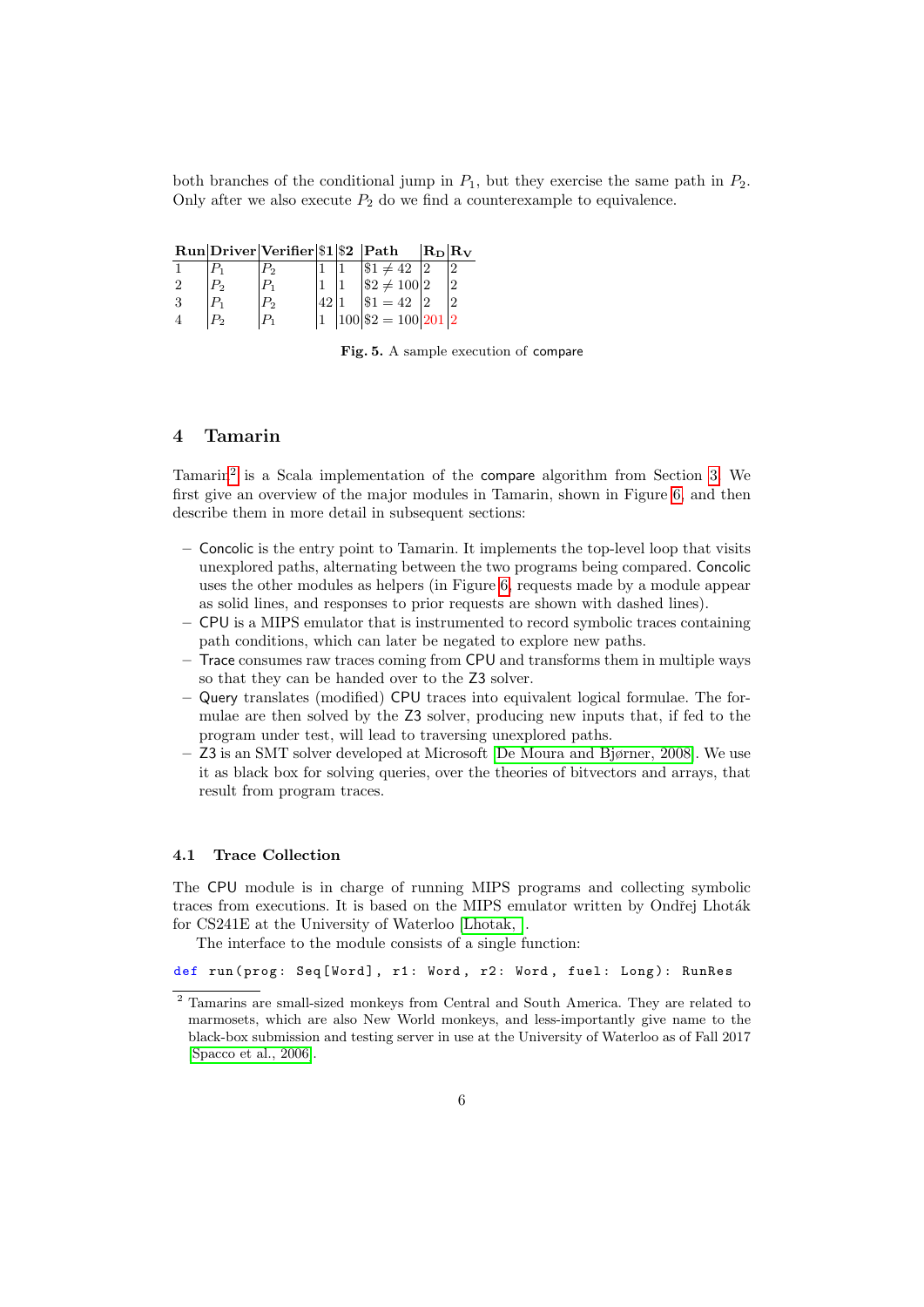

<span id="page-6-0"></span>Fig. 6. Overview of Tamarin's modules

The run function takes as input a program represented as as sequence of words, the values of registers \$1 and \$2 (the inputs to the program) and a fuel value (explained below).

The output is an algebraic data type RunRes that can take one of three forms:

```
trait RunRes
case class Done (state: State, trace: Trace) extends RunRes
case class NotDone ( trace : Trace ) extends RunRes
case class Error (ex: RuntimeException) extends RunRes
```
- If the program executes without error, then Done(state, trace) is returned. state is the state of the CPU after execution, including the contents of memory (which are ignored) and of register \$3, the output register. trace is the symbolic trace captured during the program's execution, and is described below.
- If the program ran for more than fuel CPU cycles without stopping, then the result is NotDone(trace). Notice that even though the program did not stop we can still return a trace recording the execution right until the moment we stopped it. The fuel argument to run plays the same role as the S argument in Figure [3.](#page-3-0)
- Finally, if there was an error during program execution (for example, an attempted division-by-zero), then we return Error.

Notice that due to fuel parameter and error boxing, the augmented emulator in Tamarin, unlike a vanilla MIPS emulator, is "hardened" in the sense that it can execute MIPS programs that do not stop (the emulator itself will stop) or throw errors (will be catched at the top level by the emulator).

While the emulator is executing a program, it also records a symbolic trace of (most of) the executed instructions. We support a subset of the MIPS instruction set, containing 18 instruction types [\[Staff, 2017\]](#page-16-1). Notably, unlike in full MIPS, there are no system calls in our supported subset.

The fetch-decode-execute cycle in our emulator is modified to record a symbolic representation of each instruction as it is executed (Figure [7\)](#page-7-0). The symbolic instructions are then stored in a trace. There are two types of instructions in a trace: assignments and path conditions.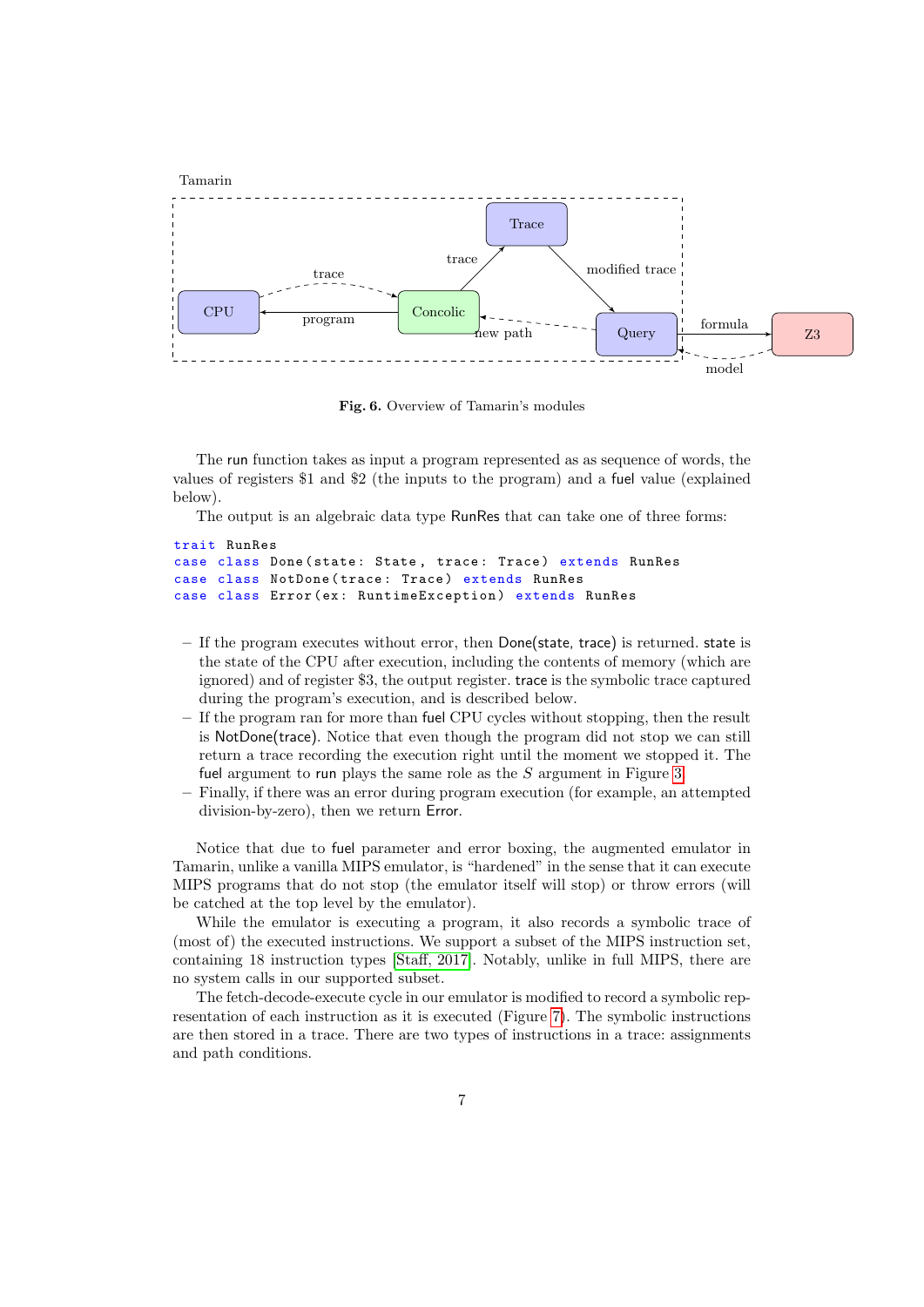

<span id="page-7-0"></span>Fig. 7. Instrumented CPU that records symbolic traces

- Assignments are instructions that mutate the CPU state, but do not affect the control flow. The symbolic form of most assignments is very similar to the concrete instruction that is executed. For example, the symbolic representation of the instruction add \$3, \$1, \$2 is  $r_3 \leftarrow r_1 + r_2$ .
- Path conditions are instructions that modify the control flow of the program. This set potentially contains both conditional and unconditional jumps, but we track only conditional ones. Specifically, we record the branch taken at each conditional jump, and symbolically record it as an (in)equality. For example, if the branch beq \$1, \$2, foolabel is not taken, then we will add  $r_1 \neq r_2$  to our trace.

One additional point of note: the program counter (pc) is not symbolically tracked. This means Tamarin cannot reason about unconditional jumps, so only a single path is explored for the program in Figure [8.](#page-7-1) There, Tamarin will execute  $P$  with the initial inputs (a hard-coded constant) and error out, because the jump will lead to an invalid instruction. Tamarin will miss the fact that \$1 and \$2 can be given values such that we could jump to either of the labels, leading to a successful execution.

```
# P
  add $4, $1, $2
  jr $4
good :
  add $3 , $1 , $2
  jr $31 # $31 contains the termination pc
bad :
  add $3 , $1 , $1
  jr $31
```
<span id="page-7-1"></span>Fig. 8. Not tracking the pc leads to under-approximations

Since the pc is not tracked, whenever it is used in another instruction we need to substitute it by its concrete value. This technique is called concretization [\[David et al., 2016\]](#page-15-2). For example, the load immediate and skip instruction has the following semantics:

lis \$d  $d \leftarrow Mem[pc]; pc \leftarrow pc + 4$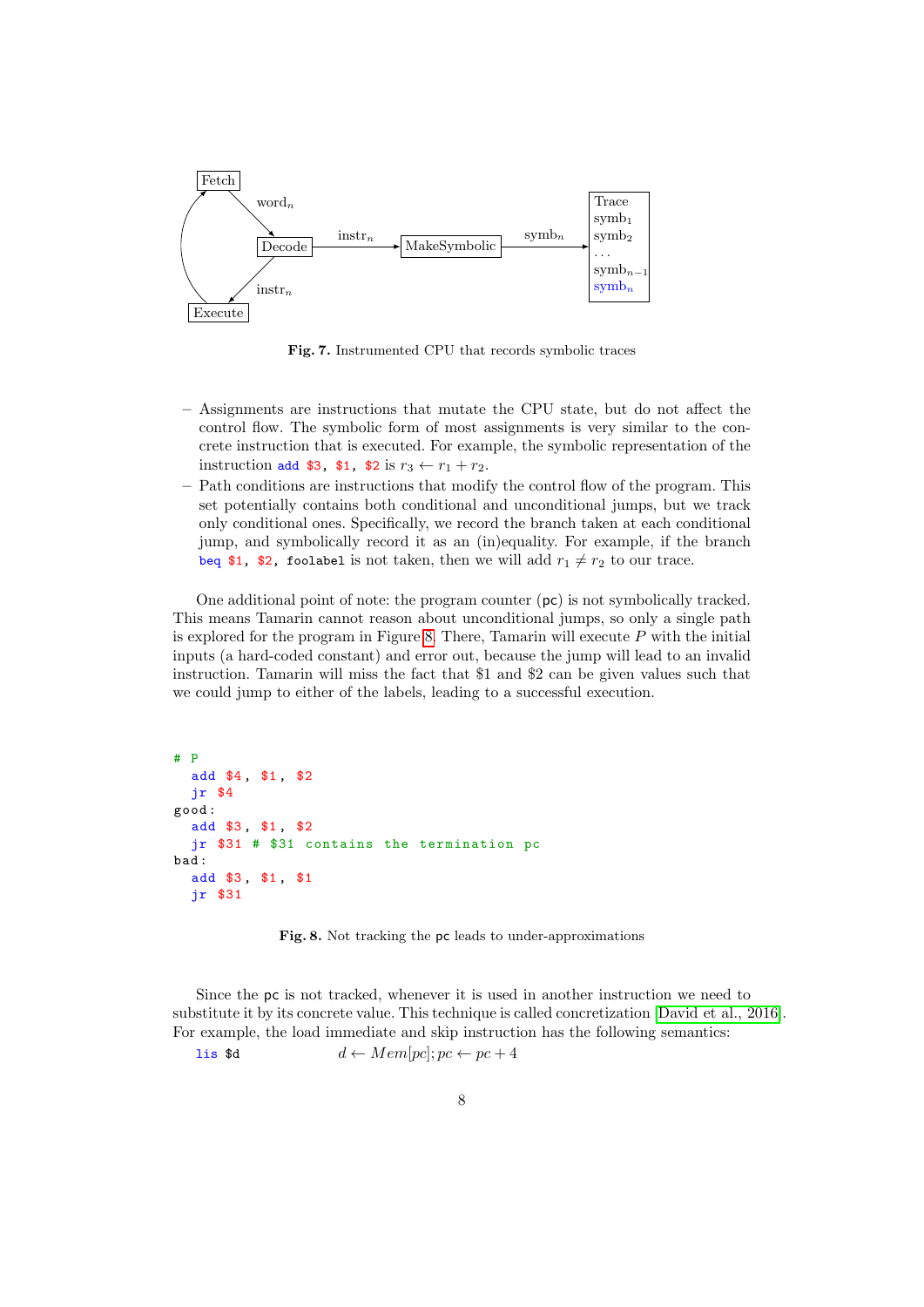Instead of the (precise) interpretation above, we use concretization to generate the (under-approximating) symbolic instruction  $d \leftarrow v$ , where v is the value at the address following the **lis** instruction.

#### 4.2 Transformations

The Trace module also exposes just a single function:

def transform (trace: Trace, depth: Int): Trace

transform takes as input a trace that was produced by CPU and a depth parameter (explained below), and modifies the input trace so that it can be later converted into a logical formula. The depth parameter limits the number of path conditions in the outputted trace: this is so we can bound the depth of our DFS as we explore new paths (see Section [4.4](#page-12-0) for more details). In effect, we can think of traces as the intermediate representation (IR) for queries to the SMT solver. The Trace module can be then thought of as lowering the semantic complexity of traces.

Internally, Trace consists of multiple phases, each of type Trace => Trace, which are sequentially applied to the input. They are described below.

Desugaring The desugaring phase removes "complicated" instructions by replacing them with simpler ones. Figure [9](#page-8-0) summarizes some of the transformations.

| Input     | Output                                                           |
|-----------|------------------------------------------------------------------|
|           | $Jalr(concrete PC) Add(\$31, concrete PC)$                       |
| Mult(s,t) | $\vert Mult64(tmp, s, t); Low32(lo, tmp); High32(hi, tmp) \vert$ |
| Div(s,t)  | [Quot(lo, s, t); Rem(hi, s, t)]                                  |
| Mflo(d)   | Add(d,lo,0)                                                      |

#### <span id="page-8-0"></span>Fig. 9. Desugared instructions

A couple of points of interest:

- \$31 holds by convention the return address of the current procedure. Since the pc is not tracked, its concretized value is used.
- Notice how some instructions (e.g.  $Mult)$ ) are desugared into multiple instructions: this is because they in fact have more than one side effect in the CPU state.
- While desugaring some instructions, we introduce "helper" instructions like  $Mult64$ and Quot that are not part of the MIPS instruction set. These instructions help communicate the intended semantics to the SMT solver. For example, later on we will see that the contents of registers are represented with 32-bit vectors, but multiplication of two 32-bit integers can take up to 64 bits of storage, so we need a way to let the solver know that it should upcast the product of two registers (so we can later decompose it into the low and high 32-bits): the Mult64 instruction accomplishes this.

Simplification The simplification phase removes trivial path conditions, like beq 0, 0, foolabel, which might be common (the specific beq example is a common idiom for jumping to a loop header) but do not need to be considered by the SMT solver.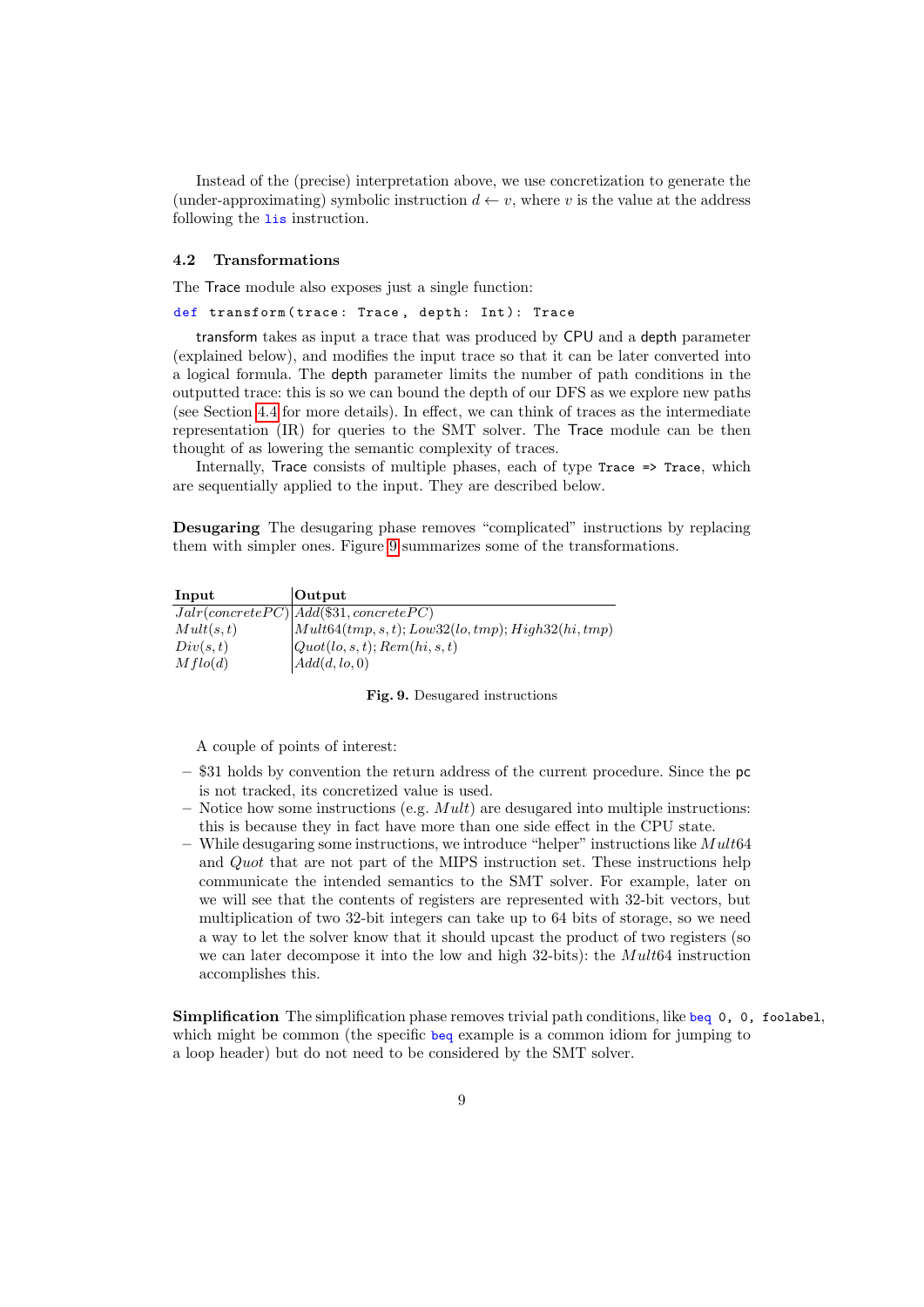Trimming The trimming phase just shortens the trace so that it contains at most depth (an argument to Trace) path conditions. This is so we can do a bounded DFS (again, see Section [4.4\)](#page-12-0) to limit the search space.

<span id="page-9-1"></span>SSA Conversion The SSA phase converts traces into static single assignment (SSA) form [\[Cytron et al., 1991\]](#page-15-3). SSA form is crucial to be able to transform a trace into the corresponding logical formula. Consider the example in Figure [10,](#page-9-0) which shows a small trace together with incorrect and correct translations.

The incorrect translation represents assignment through equality. This is intuitive, but misguided, because assignment mutates state, but equality does not. For example, suppose we append to our trace the path condition  $\$3 = 9 \land \$1 = 3$ . This gets translated to the equality  $z = 9 \wedge x = 3$ . But the equalities in the incorrect translation imply that  $y = 0$  (because  $x = x - y$ ) and so  $z = x = y$ . The path condition is then declared as unsatisfiable, but this is clearly wrong, because  $1 = 6 \land 2 = 3$  is a solution.

What went wrong, and how do we fix it? As we pointed, assignment mutates the value of registers, so we need to somehow encode that the "\$1" in the last Add instruction is "not the same" as the one in the first Add. This behaviour is precisely captured by SSA form, where each variable is assigned to exactly once. This means that two reads of the same register that are separated by a write to the same register will be encoded as different variables. The correct translation in Figure [10](#page-9-0) uses subscripts to refer to the "versions" of each variable after writes. If we add the same path condition as before, we can see that it gets translated as  $z_1 = 9 \wedge x_2 = 3$ , which is now satisfiable because  $x_2 = x_1 - y_1$  does not imply that  $x_1 = y_1$ .

Trace **Incorrect** Correct  $Add(\$3,\$1,\$2)|z=x+y|z_1=x_1+y_1$  $Sub(\$1, \$1, \$2) | x = x - y | x_2 = x_1 - y_1$  $Add(\$2, \$1, \$2)|y=x+y|y_2=x_2+y_1$ 

<span id="page-9-0"></span>Fig. 10. A trace together with an incorrect translation to a logical formula and a correct translation using SSA form

The algorithms for efficiently converting code into SSA form are sophisticated [\[Cytron et al., 1991\]](#page-15-3), requiring the calculation of so-called dominators and  $\phi$ -functions. However, we are only interested in converting traces, which do not contain any jumps. In this case, a simple linear-time pass over the trace suffices for converting to SSA. The algorithm is shown in Figure [11.](#page-10-0)

### 4.3 Queries

The Query module is responsible for interfacing with the Z3 solver to determine the satisfiability of path constraints, leading to unexplored program paths.

The API for the module is the function

#### def solve (trace: Trace): Option [Soln]

The input to solve is a trace that has been processed by Trace, likely containing a recently-negated path condition (negated by the Concolic module from Section [4.4\)](#page-12-0).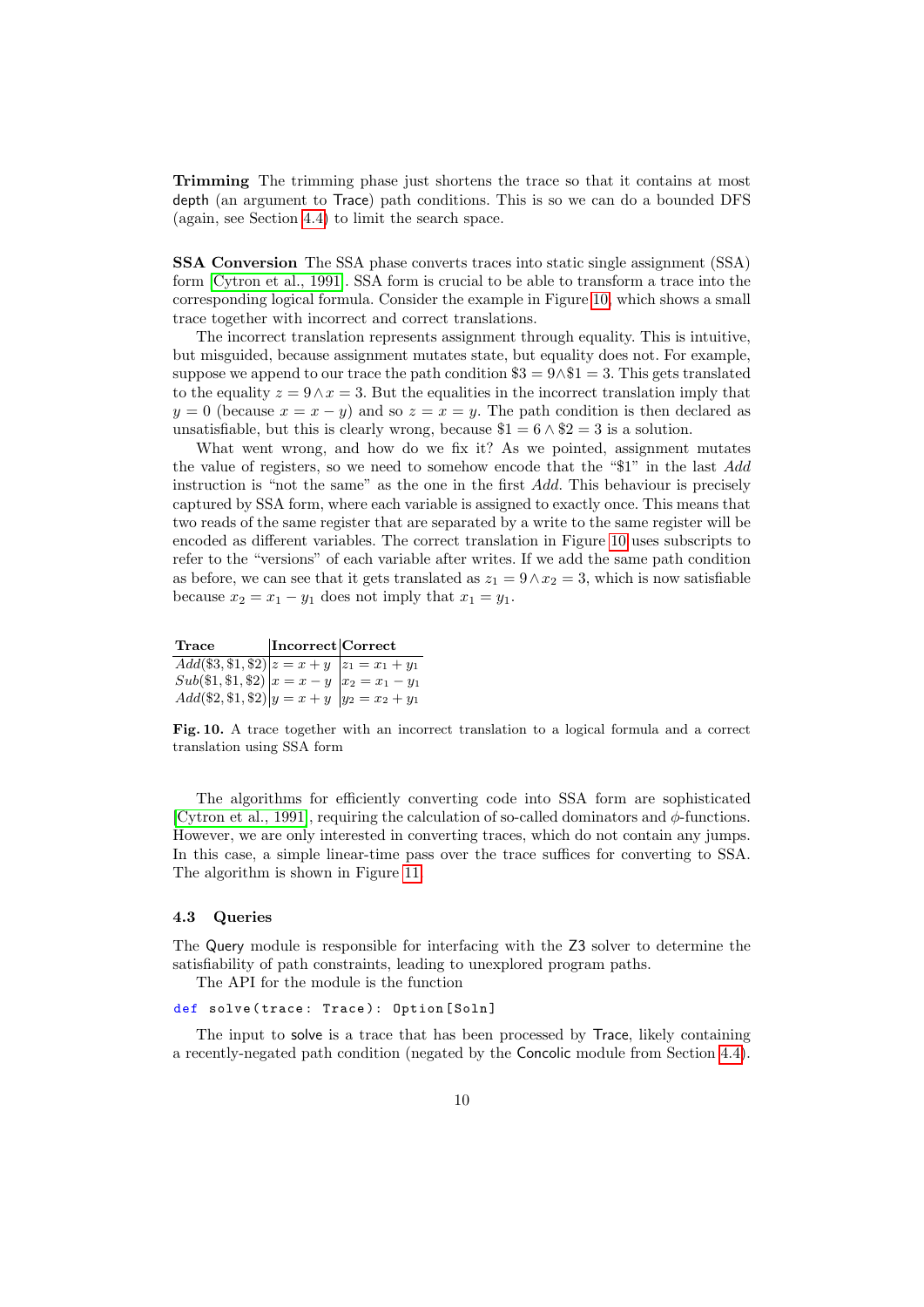```
function SSACONVERT(true)trace' \leftarrow \emptyset\forall x. last(x) \leftarrow x_1for all instr \in trace do
      if instr = Add(d, s, t) then
           s' \leftarrow last(s)t' \leftarrow last(t)d_i \leftarrow last(d)last(d) \leftarrow d_{i+1}instr' \leftarrow Add(d_{i+1}, s', t')append(trace',instr')else . . . . Other cases
       end if
   end for
   return trace'end function
```
<span id="page-10-0"></span>Fig. 11. SSA conversion of traces

solve's task is to convert the trace into an equivalent logical formula, hand it to Z3, and then return the solution found by the solver.

A Soln is just a Seq[RegVal] (solve returns an Option[Soln] in case the formula is unsatisfiable), and a RegVal is an algebraic datatype of the form

```
case object Unbound extends RegVal
case class Fixed (v: Long) extends RegVal
```
A RegVal represents the value of a register in the model returned by the solver. Unbound represents the case when the solver does not constrain a register in its solution. By contrast, Fixed is used when the solver requires a specific value.

Translation Figure [12](#page-11-0) shows an example of how a program trace can be converted into a logical formula understood by the solver. In this case, the program has a single conditional branch, leading to one path condition. Presumably, we have already explored (perhaps from the initial run with random inputs) what happens when the branch is taken (that is  $$4 = $5$  and so we skip the last addition). Now we are interested in exploring the case where the branch is not taken: for that, we need the path condition  $\$4 \neq \$5$  at the end of the trace.

The third column in Figure [12](#page-11-0) shows the logical formula that is produced by the Query module. The formula is satisfiable iff the path condition  $$4 \neq $5$  can evaluate to true for certain values of \$1 and \$2. In Figure [12,](#page-11-0) we have used the SMT-LIB [\[Barrett et al., 2010\]](#page-15-4) representation of the query, which is a textual representation with a Lisp-like syntax. Tamarin uses Z3's Java API, for efficiency.

Every register in the trace has a corresponding "constant" in the formula  $(r_1 \ldots r_6)$ . The constants have type "32-bit bitvector", to encode that registers are 32-bit integers. Consequently, arithmetic operations on registers are encoded as operations on bitvectors (e.g. bvadd, bvslt).

Some instructions like  $s$ 1t have domain-specific semantics, so their translations are slightly more complicated: slt specifically uses SMT-LIB's ite (if-then-else) construct.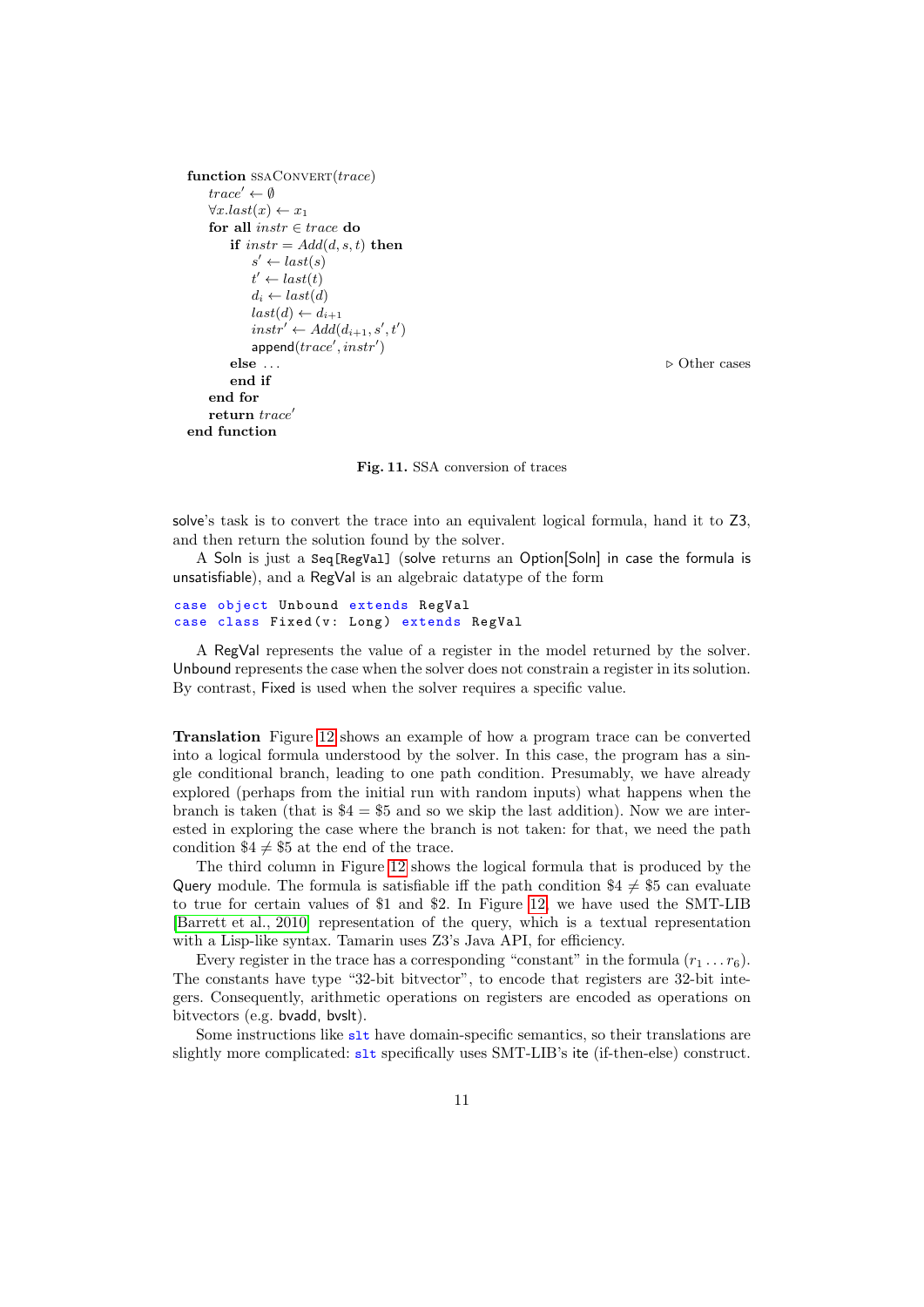```
program:
  add $3 , $1 , $2
  slt $4 , $1 , $2
  lis $5
  1
  beq $4 , $5 , skip
  add $6 , $3 , $1
skip :
                          trace:
                            add $3 , $1 , $2
                            slt $4, $1, $2
                            add $5, $1, $0
                            $4 != $5
                                                     SMT-LIB:
                                                     (declare-const r1 (_ BitVec 32))
                                                     (declare-const r2 (_ BitVec 32))
                                                     (declare-const r3 (_ BitVec 32))
                                                     (declare-const r4 (_ BitVec 32))
                                                     (declare-const r5 (_ BitVec 32))
                                                     (assert (= r0 (- b v 0 32)))(\text{assert } (= r3 \text{ (bvadd } r1 \text{ r2})))( assert
                                                       ( r4 (ite (bvslt r1 r2)
                                                          ( bv1 32)
                                                          ( bv0 32))))
                                                     (assert (= r5 (- b<i>v</i>1 32)))(\text{assert} (\text{not} (= r4 r5)))( check-sat )
                                                     ( get-model )
```
<span id="page-11-0"></span>Fig. 12. A sample program, a trace in it, and the trace's representation in SMT-LIB notation

There is no mutation in the formula, but that is ok because of our conversion to SSA from Section [4.2.](#page-9-1) Instead of mutation, relationships between constants are encoded using assertions. In general, we have one assertion per instruction in the trace.

Once all constant declarations and assertions have been specified, we can query Z3 to check the satisfiability of the formula via (check-sat). If the formula is satisfiable, we can also request the satisfying model that Z3 found, with get-model. In this case, Z3 returns

( model ( define-fun r1 () ( \_ BitVec 32) # x80000000 ) ( define-fun r2 () ( \_ BitVec 32) # x80000000 ) ...)

Which indeed is a solution (albeit not one a human would have picked), because it makes slt \$4, \$1, \$2 assign 0 to \$4, which skips the branch.

Memory Representation In keeping with registers being represented as 32-bit bitvectors, Tamarin represents memory itself as an array of bitvectors. Below we show the translations of the  $\mathsf{sw}$  and  $\mathsf{lw}$  instructions:

```
lw t, i, s (assert (= r_t (select mem_last (bvadd i r_s))))
sw $t, i, $s (assert (= mem_k+1 (store mem_k (bvadd i r_s) r_t))
```
Notice how memory is also immutable: every store  $(\mathbf{sw})$  operation returns a new memory constant (an array), and every select  $(\mathbf{1}\mathbf{w})$  uses the latest memory constant.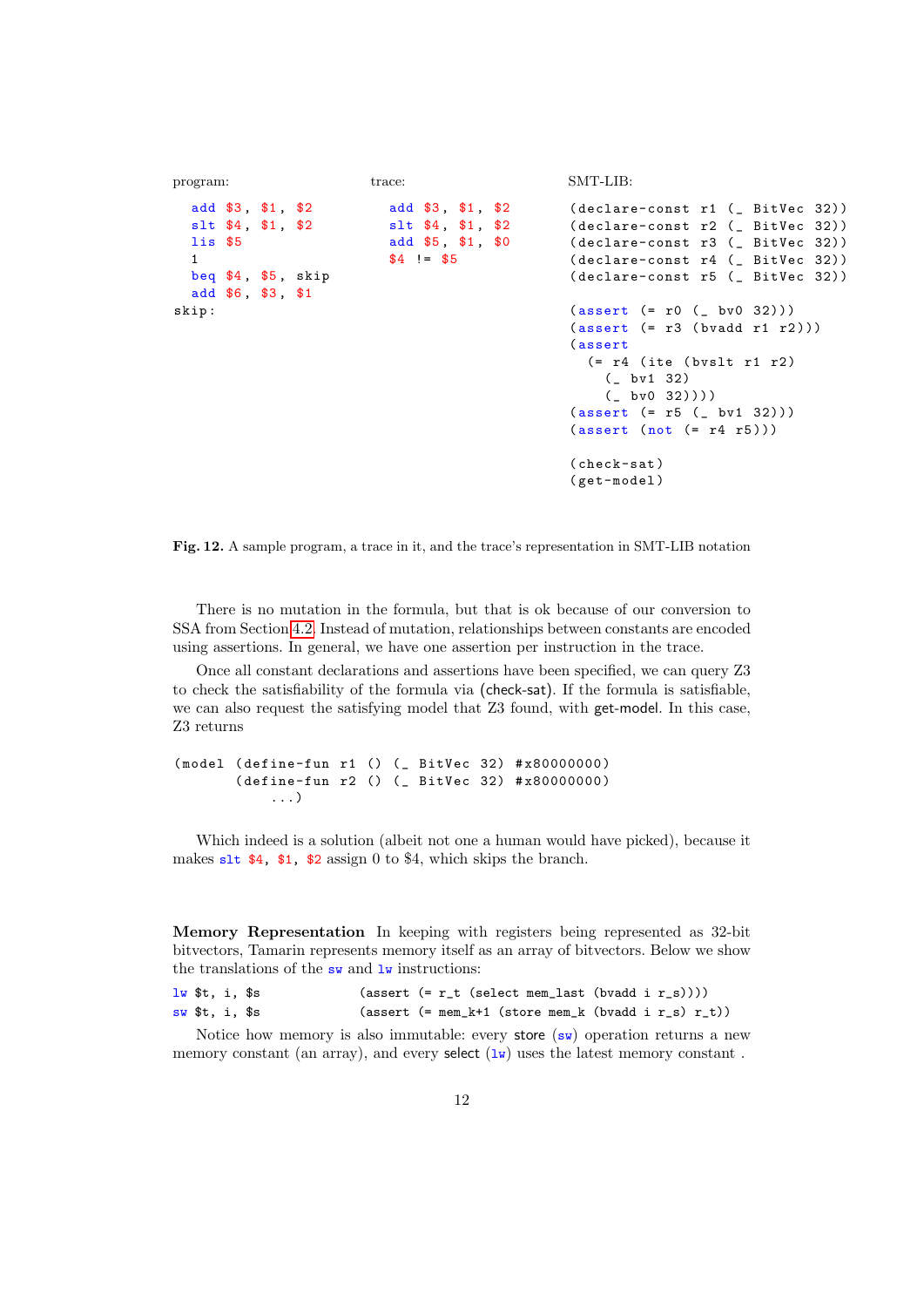#### <span id="page-12-0"></span>4.4 Concolic Execution Redux

As mentioned before, the Concolic module implements the concolic execution engine and orchestrates the interactions between all modules. We already presented the general structure in Figure [3,](#page-3-0) but below we expand on some additional points.

Alternation The main difference between Tamarin and a traditional concolic execution engine is that Tamarin needs to maintain state for the two programs it is comparing, and opposed to just one. Therefore, we represent the engine state with a tuple  $(trace_1, trace_2, turn)$  of the last-executed trace for each program, together with a pointer to the last-run program. At every iteration, we use turn to choose the program that is next in line for execution, and use the corresponding  $trace_i$  to identify the last path-condition (and the corresponding inputs) that has not been previously negated. The programs are run on the new inputs, their traces recorded, and a new state  $(trace'_1, trace'_2, turn')$  generated.

Bounded DFS As in the original concolic testing tool, CUTE [\[Sen et al., 2005\]](#page-16-2), Tamarin explores program paths using a bounded depth-first search. To guarantee termination, Tamarin trims CPU traces so that they contain at most depth path conditions (later path conditions are simply ignored). The current depth is set at 50, but is configurable.

Comparing Results When are the results of the two programs consider contradictory? Only when both programs terminate with different values in \$3, or when one program fails while the other succeeds. In particular, non-termination is treated conservatively and no inferences are derived from it (this could be modified soundly if one of the two programs is given a "priviledged" status by considering it the specification). The full rules are those in Section [2.](#page-1-2)

Soundness and Completeness As we saw in Lemma [1,](#page-2-2) Tamarin is sound, but not complete. There are multiple sources of incompleteness: not all paths are explored (because of the depth parameter), termination is ensured via the fuel, and part of the program state is simply not tracked at all, leading to under-approximation.

Efficiency We have not done an formal complexity analysis of the algorithm implemented by Tamarin. In any case, as with other concolic execution tools, there is a risk of combinatorial path explosion, which can be traded away in exchange for a loss in precision via the depth parameter. A similar tradeoff exists with the fuel parameter. The theories used by Tamarin via Z3 are quanitifier-free bitvectors and arrays, including multiplication, which is potentially problematic. If further testing revealed an impact to performance, we would look into concretization strategies to handle the multiplication case.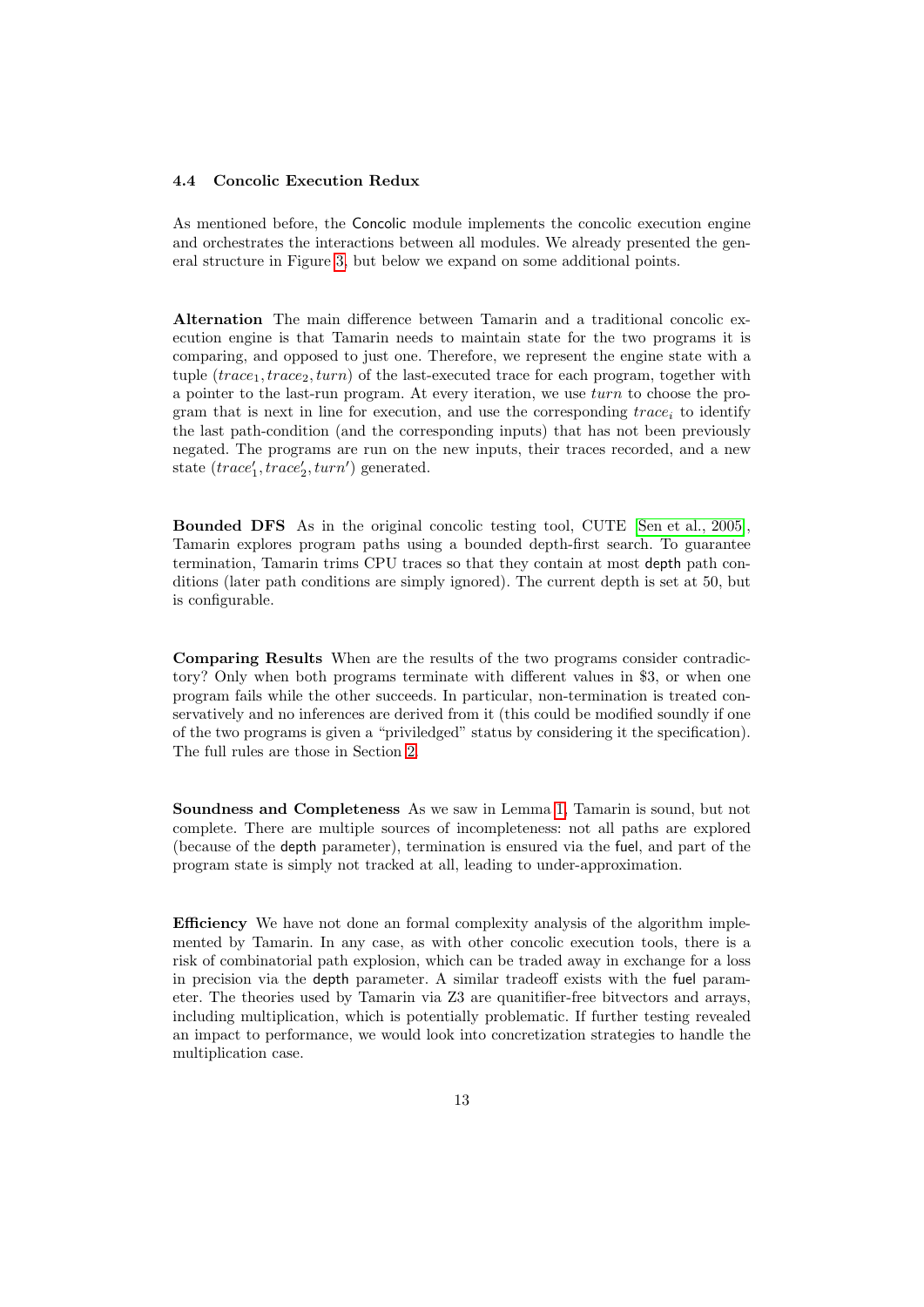## <span id="page-13-1"></span>5 Evaluation

To evaluate the correctness of Tamarin, we hand-wrote a set of assembly programs (program pairs, to be more precise) that exercise different functionality in the tool. The test programs are summarized in Figure [13.](#page-13-0)

Program Tested Property

| stack            | Can reason about pushs and pops to the stack                  |
|------------------|---------------------------------------------------------------|
| fun              | Finds counterexamples across function calls                   |
| while            | Able to reason about loops that iterate less than depth times |
| infinite         | Treats infinite loops conservatively                          |
| div <sub>0</sub> | Can handle CPU exceptions                                     |
| nested           | Reasons about nested conditional statements                   |

<span id="page-13-0"></span>Fig. 13. Test programs for Tamarin

The tests we have to date focus on correctness (and, indirectly, measure efficiency), but they are all small and simple programs. To evaluate whether Tamarin is of practical use, we plan to collect student-written compilers for an undergraduate course at the University of Waterloo. We can then feed these submitted compilers sample programs written in a Scala-like language. We can compare the MIPS code generated by the student's compilers to that of the reference implementation, using Tamarin. Finally, we will compare Tamarin's results with the current black-box testing approach used in the course, and investigate whether Tamarin provides better accuracy.

## 6 Related Work

We now survey some of the existing literature on program equivalence that is relevant to the project. In general, many tools have been built for checking program equivalence, differing on the language they target (high level vs assembly), their level of generality (one-off tools vs frameworks or even intermediate languages that serve as the backend for multiple tools), the language features they support (loops vs loop unrolling) and their soundness and completeness guarantees (concolic testing based tools vs complete exploration of a bounded search space). However, we were not able to find a tool that both does program equivalence and works with raw assembly programs.

The two ecosystems of tools most relevant to our work are KLEE and Boogie.

KLEE [\[Cadar et al., 2008\]](#page-15-5) introduced KLEE, which is now a popular backend for program verification tasks. It implements a symbolic VM for LLVM bitcode. However, unlike Tamarin, the input to KLEE is at the C level. [\[Ramos and Engler, 2011\]](#page-16-3) build UC-KLEE on top of KLEE. Given two C functions, UC-KLEE checks whether they are equivalent (up to a fixed input size of 8 bytes). Their notion of equivalence considers not only function return values, but also memory locations reachable from them. As far as we can tell, UC-KLEE was never released publicly.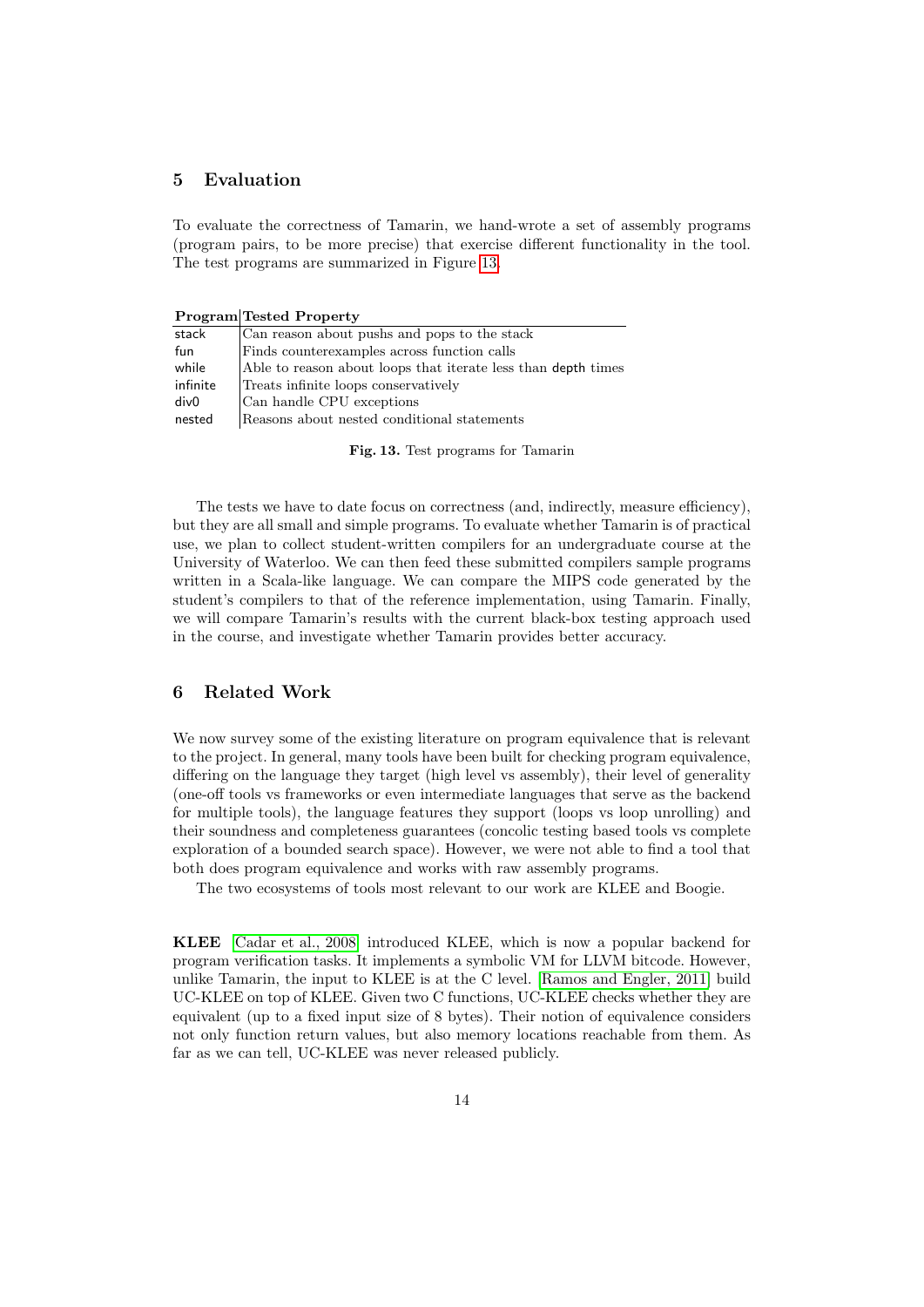Boogie [\[Barnett et al., 2005\]](#page-15-6) present Boogie, an intermediate verification language that can be targeted as an IR for program verification tasks. [\[Lahiri et al., 2012\]](#page-15-7) built SymDiff on top of Boogie to test for program equivalence. However, even though Boogie can encode MIPS, SymDiff requires that procedures in the two compared programs be given in pairs via a pre-established correspondence. This is so that Boogie can reason about one procedure at a time, making conservative assumptions about the state of the other procedures. This makes it unclear whether SymDiff could be used to verify equivalence of arbitrary MIPS programs whose structures we do not know a-priori. [\[Hawblitzel et al., 2013\]](#page-15-8) verify compiler correctness by checking program equivalence of emitted assembly code. They use x86, Boogie, and SymDiff.

Other related work [\[Person et al., 2011\]](#page-16-4) combine static analysis and symbolic execution for program equivalence. [\[Egele et al., 2014\]](#page-15-9) use Blanket Execution to identify portions of program binaries that are "'similar', based on randomized testing and having similar side-effects. [\[Partush and Yahav, 2013\]](#page-16-5) use abstract interpretation to prove program equivalence for numerical programs. [\[Yang et al., 2014\]](#page-16-6) show how verify that manually-annotated program properties continue to hold as a program evolves. [\[Necula, 2000\]](#page-15-10) verifies equivalence of IRs before and after compiler passes. [\[Francesco et al., 2014\]](#page-15-11) present GreASE, which focuses on non-equivalence checking. [\[Sharma et al., 2013\]](#page-16-7) are able to check equivalence of x86 loops, unlike most of the other tools, which need to unroll loops.

## 7 Future Work

Tamarin is still very much a work-in-progress. Below we list some of the outstanding work.

Data Structure Generation The CUTE tool [\[Sen et al., 2005\]](#page-16-2) is able to generate not only numeric inputs, but also C-like structs using a somewhat inductive approach: to generate a struct, first generate null, then generate an instance of the struct where all fields are null, and then iterate the construction. This is harder to do in Tamarin, because it is working at the assembly level. Unlike in C, where we have struct definitions to guide the "shapes" we need to generate, Tamarin has no type-level information to guide the creation of data structures. One option is to specify such shape with metadata that is given to Tamarin as input together with the two programs.

Restarts Because we do not precisely track the semantics of the executed MIPS program (for example, we ignore the pc), it is possible that we solve a set of path constraints, but the resulting input does not lead the MIPS program along the expected path. In these cases, Tamarin currently stops evaluating the "misdirected" program (we will however continue to concolically execute the second program). Another approach, also used in CUTE, is to restart the engine with random inputs. We do not currently know how common restarts are, but they might be worth implementing for more complicated programs.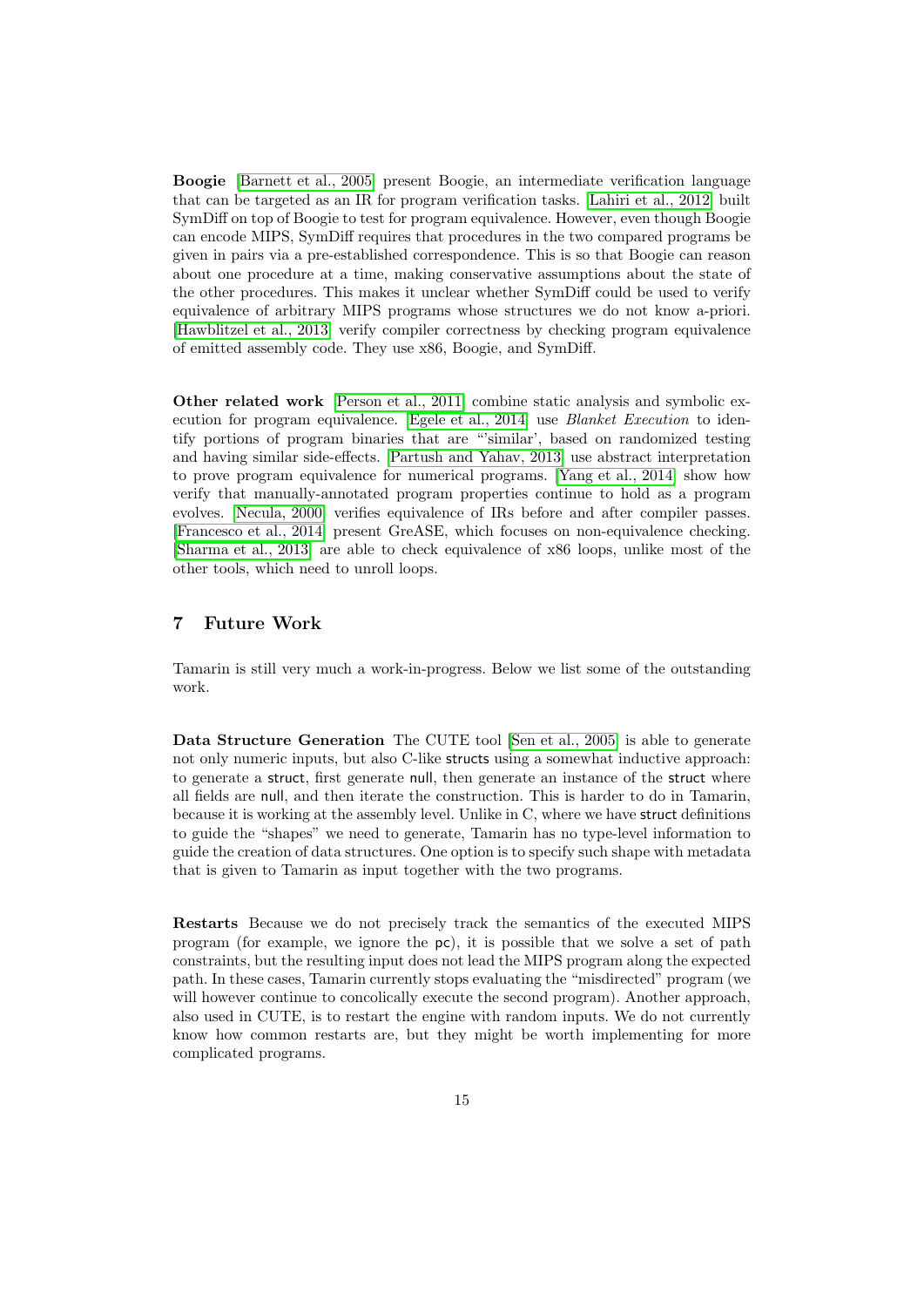Experiments As mentioned in Section [5,](#page-13-1) we would like to run Tamarin with compilergenerated MIPS programs, to test scalability and real-world use. This would be easier to do if we could generate data structures, since many programs take more two integers as input.

### 8 Conclusions

Program equivalence is a hard problem. Equivalence of assembly language programs is arguably even harder, because it needs to handle the unstructured nature of assembly without type or grammar-level information.

Surprisingly, there does not seem to be a program equivalence tool that works at the assembly level (for arbitrary programs). Tamarin is one step in this direction.

### References

- <span id="page-15-6"></span>Barnett et al., 2005. Barnett, M., Chang, B.-Y. E., DeLine, R., Jacobs, B., and Leino, K. R. M. (2005). Boogie: A modular reusable verifier for object-oriented programs. In FMCO, volume 5, pages 364–387. Springer.
- <span id="page-15-4"></span>Barrett et al., 2010. Barrett, C., Stump, A., Tinelli, C., et al. (2010). The smt-lib standard: Version 2.0. In Proceedings of the 8th International Workshop on Satisfiability Modulo Theories (Edinburgh, England), volume 13, page 14.
- <span id="page-15-5"></span>Cadar et al., 2008. Cadar, C., Dunbar, D., Engler, D. R., et al. (2008). Klee: Unassisted and automatic generation of high-coverage tests for complex systems programs. In OSDI, volume 8, pages 209–224.
- <span id="page-15-3"></span>Cytron et al., 1991. Cytron, R., Ferrante, J., Rosen, B. K., Wegman, M. N., and Zadeck, F. K. (1991). Efficiently computing static single assignment form and the control dependence graph. ACM Transactions on Programming Languages and Systems (TOPLAS), 13(4):451– 490.
- <span id="page-15-2"></span>David et al., 2016. David, R., Bardin, S., Feist, J., Mounier, L., Potet, M.-L., Ta, T. D., and Marion, J.-Y. (2016). Specification of concretization and symbolization policies in symbolic execution. In ISSTA, pages 36–46.
- <span id="page-15-0"></span>De Moura and Bjørner, 2008. De Moura, L. and Bjørner, N. (2008). Z3: An efficient smt solver. Tools and Algorithms for the Construction and Analysis of Systems, pages 337–340.
- <span id="page-15-9"></span>Egele et al., 2014. Egele, M., Woo, M., Chapman, P., and Brumley, D. (2014). Blanket execution: Dynamic similarity testing for program binaries and components. USENIX.
- <span id="page-15-11"></span>Francesco et al., 2014. Francesco, N. d., Lettieri, G., Santone, A., and Vaglini, G. (2014). Grease: a tool for efficient nonequivalence checking. ACM Transactions on Software Engineering and Methodology (TOSEM), 23(3):24.
- <span id="page-15-8"></span>Hawblitzel et al., 2013. Hawblitzel, C., Lahiri, S. K., Pawar, K., Hashmi, H., Gokbulut, S., Fernando, L., Detlefs, D., and Wadsworth, S. (2013). Will you still compile me tomorrow? static cross-version compiler validation. In Proceedings of the 2013 9th Joint Meeting on Foundations of Software Engineering, pages 191–201. ACM.
- <span id="page-15-7"></span>Lahiri et al., 2012. Lahiri, S. K., Hawblitzel, C., Kawaguchi, M., and Rebêlo, H. (2012). Symdiff: A language-agnostic semantic diff tool for imperative programs. In CAV, volume 12, pages 712–717. Springer.
- <span id="page-15-1"></span>Lhotak, . Lhotak, O. CS241e - foundations of sequential programs (enriched). [https://www.](https://www.student.cs.uwaterloo.ca/~cs241e/) [student.cs.uwaterloo.ca/~cs241e/](https://www.student.cs.uwaterloo.ca/~cs241e/).
- <span id="page-15-10"></span>Necula, 2000. Necula, G. C. (2000). Translation validation for an optimizing compiler. In ACM sigplan notices, volume 35, pages 83–94. ACM.